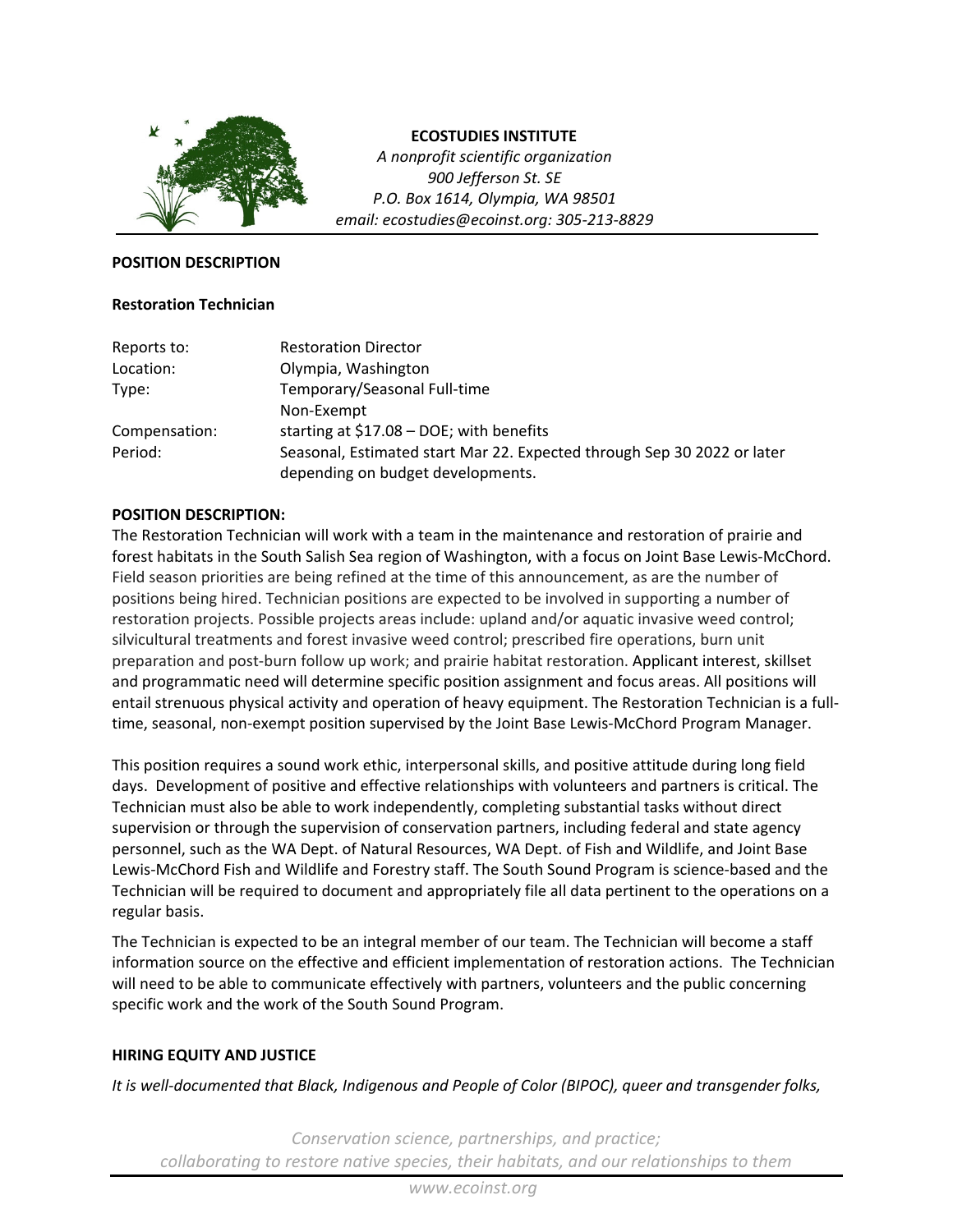*women, and other marginalized groups often do not apply for jobs unless they feel they meet every single qualification or requirement listed in the job description. Conversely, it is well documented that people with identities overrepresented in our field (White people, men, etc.) do not hesitate to apply to* jobs even if they do not meet all of the stated qualifications or requirements in the job description and are often still hired into those positions. We are most interested in finding the right candidate for the job *and our team, and encourage all passionate and interested candidates to apply and not discount prior* experience that could be transferable, even if it is outside what we have described. We are committed to *working against the structural biases that continue to keep marginalized people excluded from the conservation, restoration, and wildland fire/prescribed fire fields, and to making sure our hiring practices are not reproducing those biases.*

# **POTENTIAL RESPONSIBILITIES**

- Survey and control invasive plants and undesirable native vegetation primarily through herbicide applications.
- Participate on prescribed ecological burns. Achieve and maintain qualification as Firefighter Type II under NWCG guidelines (training provided). May work towards advanced qualifications.
- Conduct routine maintenance of all equipment used in implementing duties.
- Operate equipment such as tractor, chain saws, hand‐operated gas‐powered brush cutters, engine powered chipper/shredder, and other heavy and light equipment. (training will be provided where needed.).
- Work with personnel, equipment and other resources to successfully complete natural resource management projects.
- Learn current best-practice restoration techniques as developed and utilized by the restoration team. Communicate the correct and safe implementation of these techniques to other crewmembers, partners and volunteers.
- Work collaboratively with resource agencies, consultants, and other conservation organizations.
- Assist with other natural resource management operations as requested including tree planting, monitoring.
- Fulfill other duties as assigned.

# **REQUIREMENTS (SOME ARE FOCUS AREA SPECIFIC)**

- Completion of or progress towards BA/BS/AS/Technical or vocational degree in science‐related field or at least one year of experience in natural resources, agriculture, or other outdoor/physical work setting.
- Experience working with or knowledge of natural systems; ability to recognize plant and animal species as required to complete natural resource management activities. Knowledge of ecological land management principles.
- Must be able to obtain appropriate driver's license, Washington State pesticide license, first aid, CPR, and NWCG firefighter type II certification.
- Ability to operate various types of equipment in a safe and efficient manner (e.g. backpack sprayer, chainsaw, tractor, two-way radio, etc. Training will be provided where needed.)
- Ability to follow instructions from colleagues
- Ability to manage time and diverse activities under deadlines while delivering quality results
- Ability to perform physical work, sometimes under adverse conditions or in inclement weather